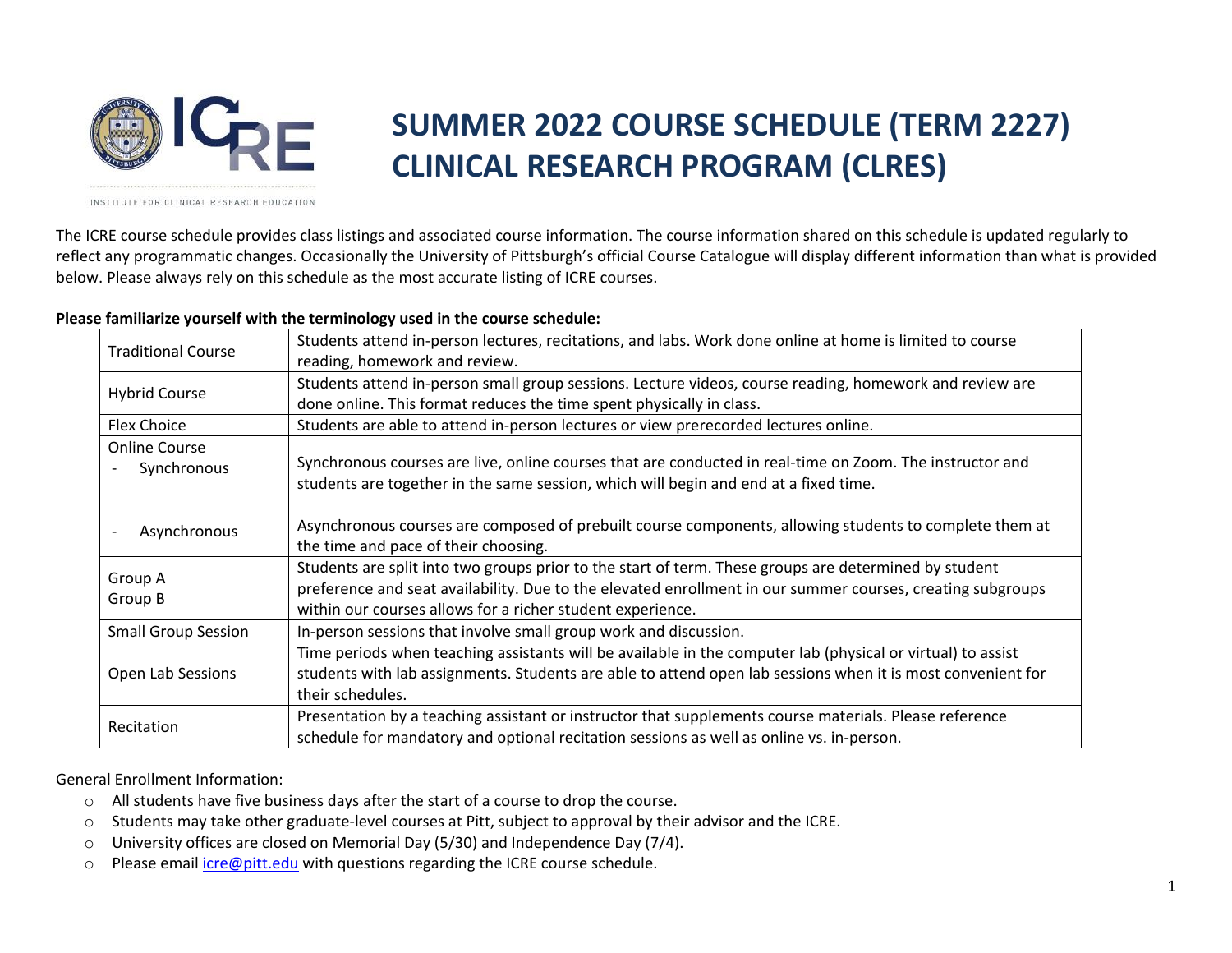| Format                | <b>Class</b><br><b>Number</b> | Subject /<br><b>Catalog</b><br><b>Number</b> | <b>Course Title</b>                            |                                                                                                                                                                                                                                                                                   | <b>Course Format and Days / Time</b>                                                         | Location | Instructor(s)                                                 | <b>Credits</b> |
|-----------------------|-------------------------------|----------------------------------------------|------------------------------------------------|-----------------------------------------------------------------------------------------------------------------------------------------------------------------------------------------------------------------------------------------------------------------------------------|----------------------------------------------------------------------------------------------|----------|---------------------------------------------------------------|----------------|
| Online<br>Synchronous | 15915                         | <b>CLRES</b><br>2005                         | Computer<br>Methods in<br>Clinical<br>Research | Introductory<br><b>Session</b><br>F<br>July 1<br><b>Group A</b><br>$9:00$ AM $- 12:00$ PM<br><b>Group B</b><br>12:00 PM - 3:00 PM<br><b>Group C</b><br>$3:00$ PM $-6:00$ PM                                                                                                       | <b>Open Lab Sessions</b><br>July 5,6,7<br>No class July 4<br>$11:00$ AM $-5:00$ PM           | Zoom     | Scott Rothenberger                                            | $\mathbf{1}$   |
|                       | 15920                         | <b>CLRES</b><br>2010                         | Clinical<br>Research<br>Methods                | <b>Small Group</b><br><b>Sessions</b><br>$M, W, F^*$<br>July 6 - August 26<br>No class July 4<br><b>Group A</b><br>10:30 AM - 11:30 AM<br><b>Group B</b><br>11:45 AM - 12:45 PM<br>*In-person sessions will<br>rotate between M, W, F.<br>Check extended schedule<br>for details. | <b>Combined Recitation</b><br>(optional)<br>W<br>July 6 - August 24<br>$1:00$ PM $- 2:00$ PM |          | Kenneth Smith<br>Gretchen White<br>Cristina Murray-<br>Krezan | $\overline{3}$ |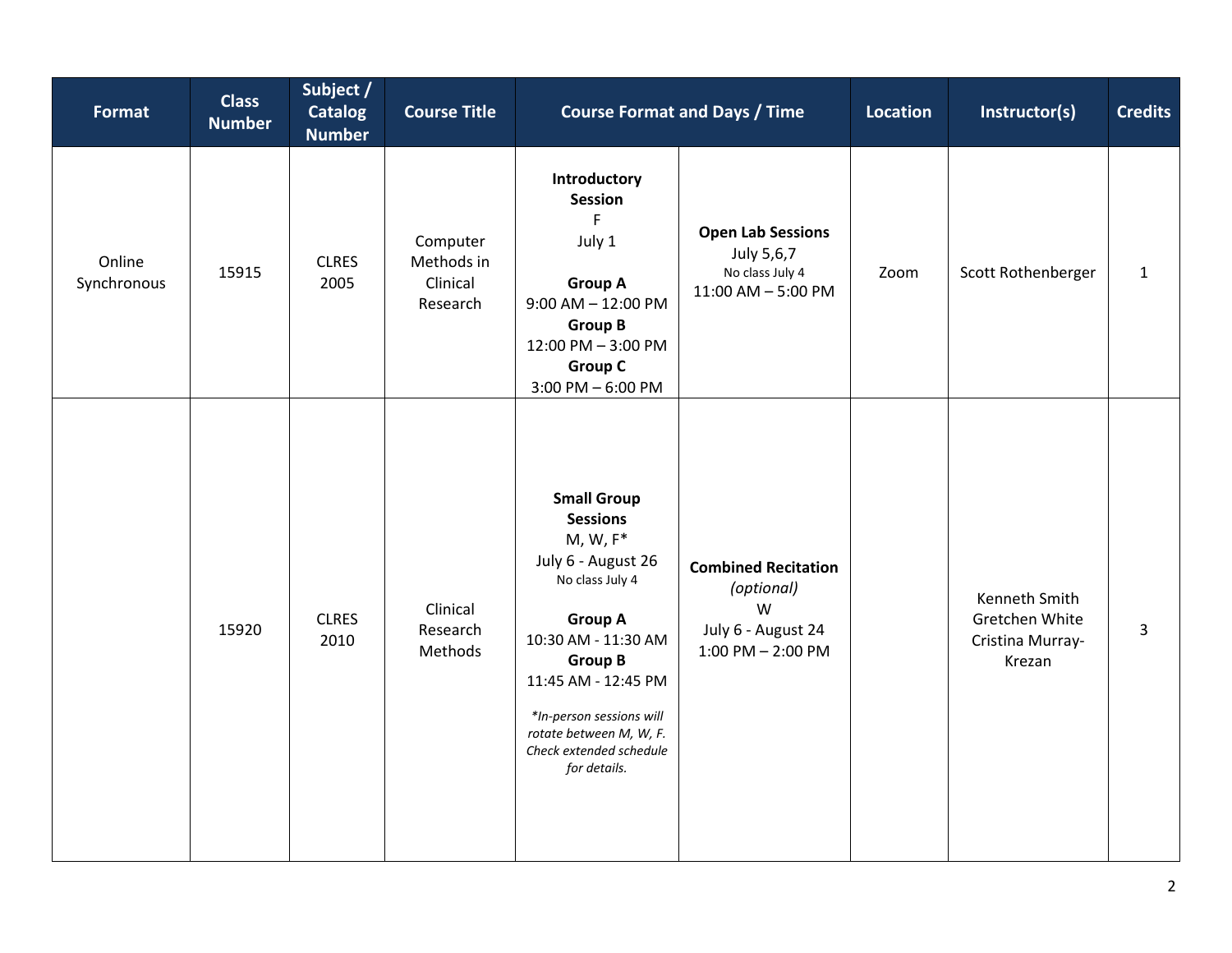| <b>Format</b>         | <b>Class</b><br><b>Number</b> | Subject /<br><b>Catalog</b><br><b>Number</b> | <b>Course Title</b>                                     | <b>Course Format and Days / Time</b><br><b>Location</b>                                                                                                                                            |                                                                                                                                                                   |      | Instructor(s)                 | <b>Credits</b> |
|-----------------------|-------------------------------|----------------------------------------------|---------------------------------------------------------|----------------------------------------------------------------------------------------------------------------------------------------------------------------------------------------------------|-------------------------------------------------------------------------------------------------------------------------------------------------------------------|------|-------------------------------|----------------|
| Online<br>Synchronous | 15918                         | <b>CLRES</b><br>2020                         | <b>Biostatistics</b>                                    | <b>Lectures</b><br>M, W, F<br>July 6 - August 26<br>No class July 4<br>$8:30$ AM $- 10:00$ AM                                                                                                      | <b>Recitation</b><br>Tu, Th<br>July 7 - August 25<br><b>Group A</b><br>11:30 AM - 12:30 PM<br><b>Group B</b><br>$1:30$ PM $- 2:30$ PM<br><b>Open Lab Sessions</b> | Zoom | Joyce Chang<br>Jonathan Yabes | 4              |
|                       |                               |                                              |                                                         |                                                                                                                                                                                                    | M<br>July 11 - August 22<br>$2:00$ PM $-5:00$ PM                                                                                                                  |      |                               |                |
| Online<br>Synchronous | 15905                         | <b>CLRES</b><br>2040                         | Measurement<br>in Clinical<br>Research                  | <b>First Session</b><br>Th<br>July 7<br>8:30 AM - 10:30 AM<br><b>Sessions</b><br>Th<br>July 14 - August 18<br>$8:30$ AM $- 10:00$ AM<br><b>Final Exam</b><br>Th<br>August 25<br>8:30 AM - 10:30 AM |                                                                                                                                                                   | Zoom | Galen Switzer                 | $\mathbf{1}$   |
| Online<br>Synchronous | 20595                         | <b>CLRES</b><br>2011                         | Advanced<br>Observational<br>Epidemiological<br>Methods | M, W<br>$1:00$ PM $-3:00$ PM<br>May $9 -$ June 6<br>No class May 30                                                                                                                                |                                                                                                                                                                   |      | Gretchen White                | $\mathbf{1}$   |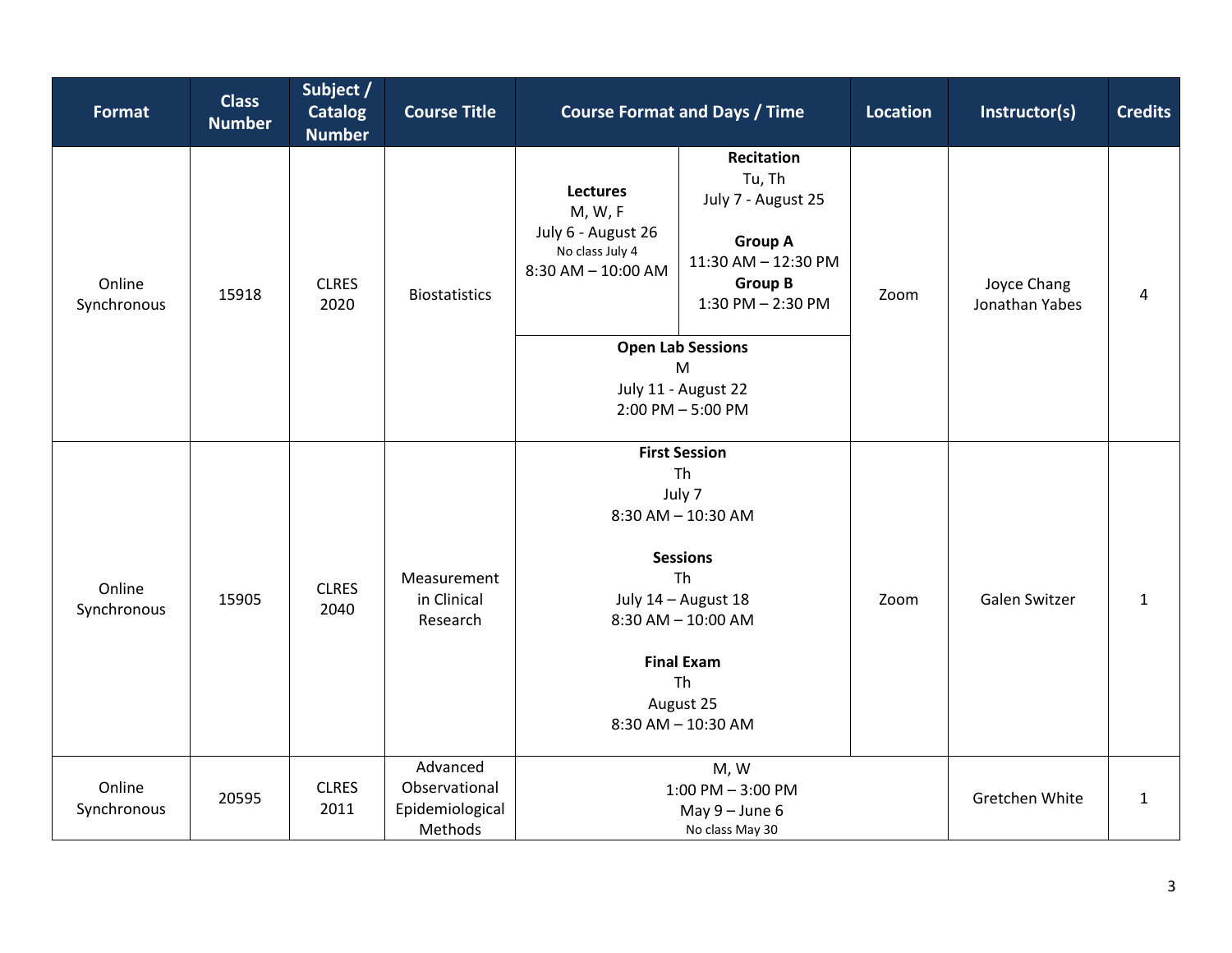| <b>Format</b> | <b>Class</b><br><b>Number</b> | Subject /<br><b>Catalog</b><br><b>Number</b> | <b>Course Title</b>                                         | <b>Course Format and Days / Time</b><br><b>Location</b>                                                                                |                                                              | Instructor(s)                             | <b>Credits</b> |
|---------------|-------------------------------|----------------------------------------------|-------------------------------------------------------------|----------------------------------------------------------------------------------------------------------------------------------------|--------------------------------------------------------------|-------------------------------------------|----------------|
| Other         | 15862                         | <b>CLRES</b><br>2080                         | Master's Thesis<br>Research*                                | Please see instructor.                                                                                                                 |                                                              | Thomas Radomski                           | $1 - 3$        |
| Other         | 15863                         | <b>CLRES</b><br>2085                         | Independent<br>Study*                                       | Please see instructor.                                                                                                                 | Thomas Radomski                                              | $1 - 3$                                   |                |
| Other         | 15903                         | <b>CLRES</b><br>2086                         | Clinical<br>Research<br>Teaching<br>Practicum*              | Please see instructor.                                                                                                                 | <b>Thomas Radomski</b>                                       | $0.5 - 3$                                 |                |
| Other         | 15864                         | <b>CLRES</b><br>2124                         | <b>Directed Study</b><br>in DA & CEA                        | Please see instructor.                                                                                                                 | Cindy Bryce,<br>Mark Roberts,<br>Ken Smith                   | $1 - 3$                                   |                |
| Other         | 15865                         | <b>CLRES</b><br>2320                         | <b>Clinical Trials</b><br>Practicum*                        | Please see instructor.                                                                                                                 | Kaleab Abebe                                                 | $2 - 3$                                   |                |
| In-Person     | 15901                         | <b>CLRES</b><br>2601                         | Principles and<br>Practice of<br>Palliative Care-<br>Part I | Th<br>$8:00$ AM $-$ 9:00 AM<br>July 14 - November 3                                                                                    | Iroquois<br><b>Building</b><br>Conference<br><b>Room 405</b> | Rene Claxton                              | $\mathbf{1}$   |
| In-Person     | 15904                         | <b>CLRES</b><br>2700                         | Fundamentals<br>of Bench<br>Research**                      | <b>Lectures</b><br>M, Tu, W, Th, F<br>9:00 AM - 5:00 PM<br>July 25 - August 4<br><b>Final Exam</b><br><b>Th</b><br>9:00 AM<br>August 5 | <b>TBD</b>                                                   | Jonathan Alder,<br><b>Corrine Kliment</b> | $\overline{2}$ |
| Other         | 15866                         | <b>CLRES</b><br>2725                         | Translational<br>Research<br>Practicum*                     | Please see instructor.                                                                                                                 |                                                              | Patrick Pagano                            | $1 - 3$        |